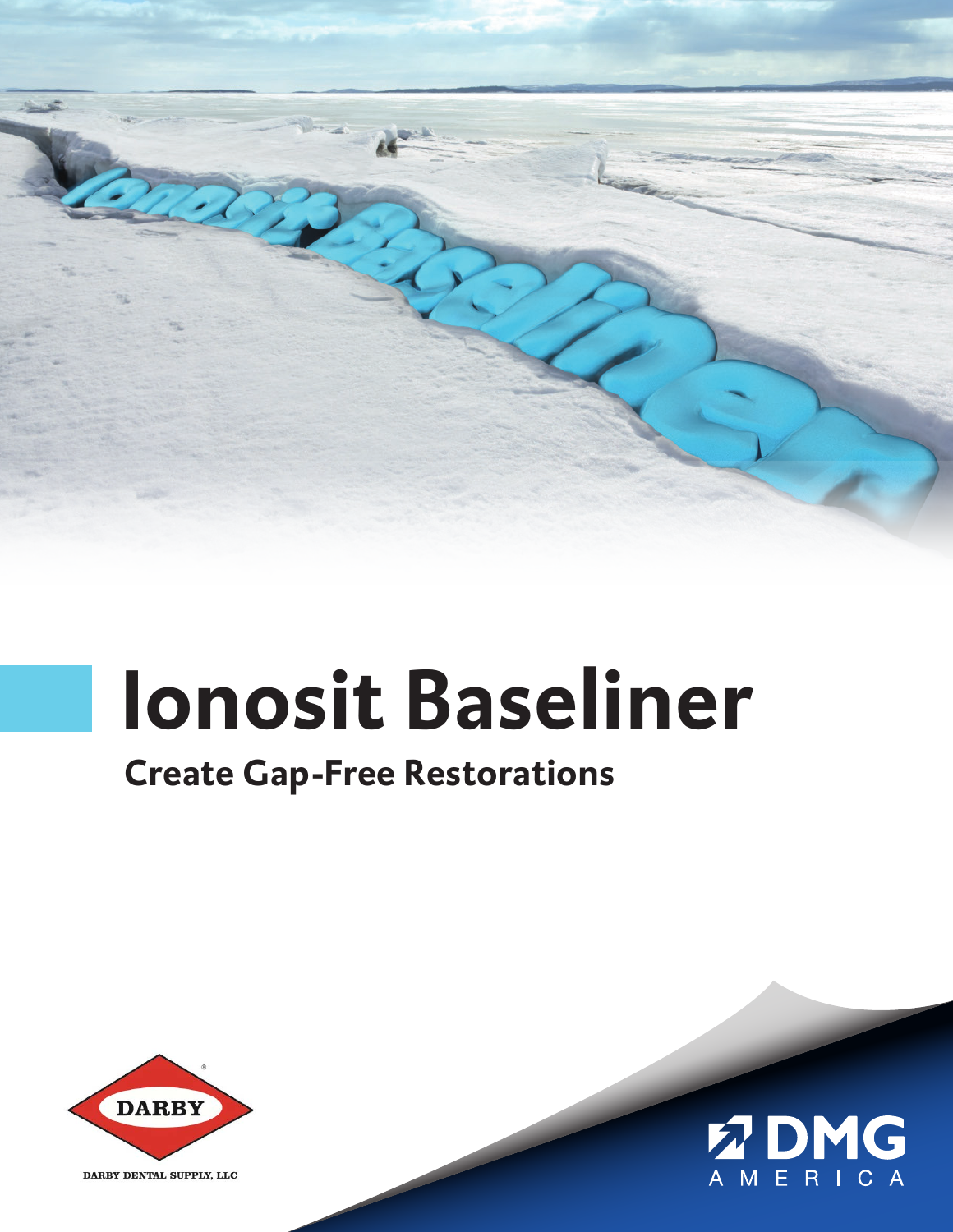## **Create Gap-Free Restorations**

Ionosit Baseliner prevents micro-gaps, the leading cause of microleakage before they happen.

It's a fact of life that composites undergo polymerization shrinkage. We rely on adhesives to maintain a strong gap-free bond between composite and dentin, but that doesn't always happen.

Ionosit Baseliner employs patented *controlled expansion* technology to reduce the post-polymerization stress which leads to leakage, post-op sensitivity and recurrent decay.

#### **Good Reasons To Use Ionosit Baseliner:**

- Unique compensation for polymerization shrinkage stress through controlled expansion
- Low flexural modulus for even more stress reduction
- Fluoride release
- Antibacterial Properties from zinc
- No complicated handmixing
- Protects the pulp
- Seals the dentinal tubules
- Prevents postoperative sensitivity
- Radiopaque

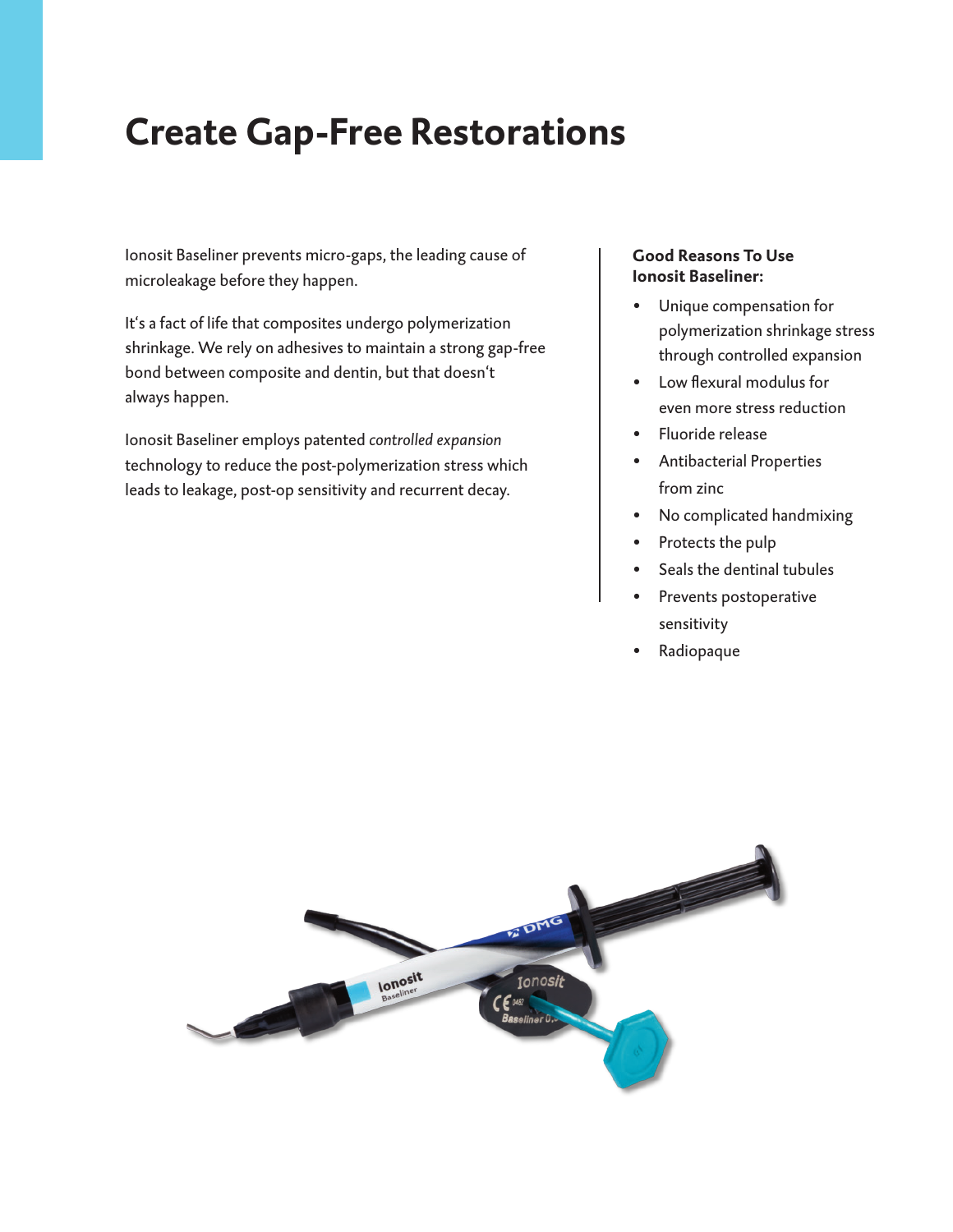#### **Functionality**

Ionosit Baseliner combines the optimum properties of glass ionomers and composites in one material. Ionosit Baseliner expands by approximately 1% and this expansion counteracts the polymerization shrinkage stress of the shrunken composite.

This efficiently prevents the formation of marginal gaps and associated bacterial penetration. The dentinal tubules are sealed and the pulp is protected from bacterial influences. This is a reliable and permanent means of preventing pulp damage and postoperative sensitivity. Ionosit Baseliner serves as a stress-breaker for the entire cavity as it counteracts the polymerization shrinkage of the restoration. Structural stress or microfractures in the composite are minimized. This guarantees durable, functionally reliable restorations.

#### **Protection**

Ionosit Baseliner is applied in a layer of 1 mm thickness between dentin and composite.

Ionosit Baseliner releases fluoride and zinc ions. This provides protection at the junction between the tooth surface and the restoration, a particularly vulnerable area. The release of these substances forms a protective barrier for the tooth.

The baseliner can be easily applied directly from the syringe.

#### **Dentin Interaction**

Ionosit Baseliner is capable of controlled expansion. Thanks to its innovative chemistry, it also forms a connection to dentin. This creates a so-called *reaction zone*. The crucial advantage: possible gaps created by polymerization shrinkage of the composite material are negated and stress on the dentin interface is reduced.



Class II cavity (state after excavation).



Ionosit Baseliner is applied in a thin layer between dentin and composite.



Light-cure Ionosit Baseliner for 20 s.



Ionosit Baseliner seals the dential tubules and thus prevents postoperative sensitivity.



A visible gap-free *reaction zone* occurs between Ionosit Baseliner and dentin.